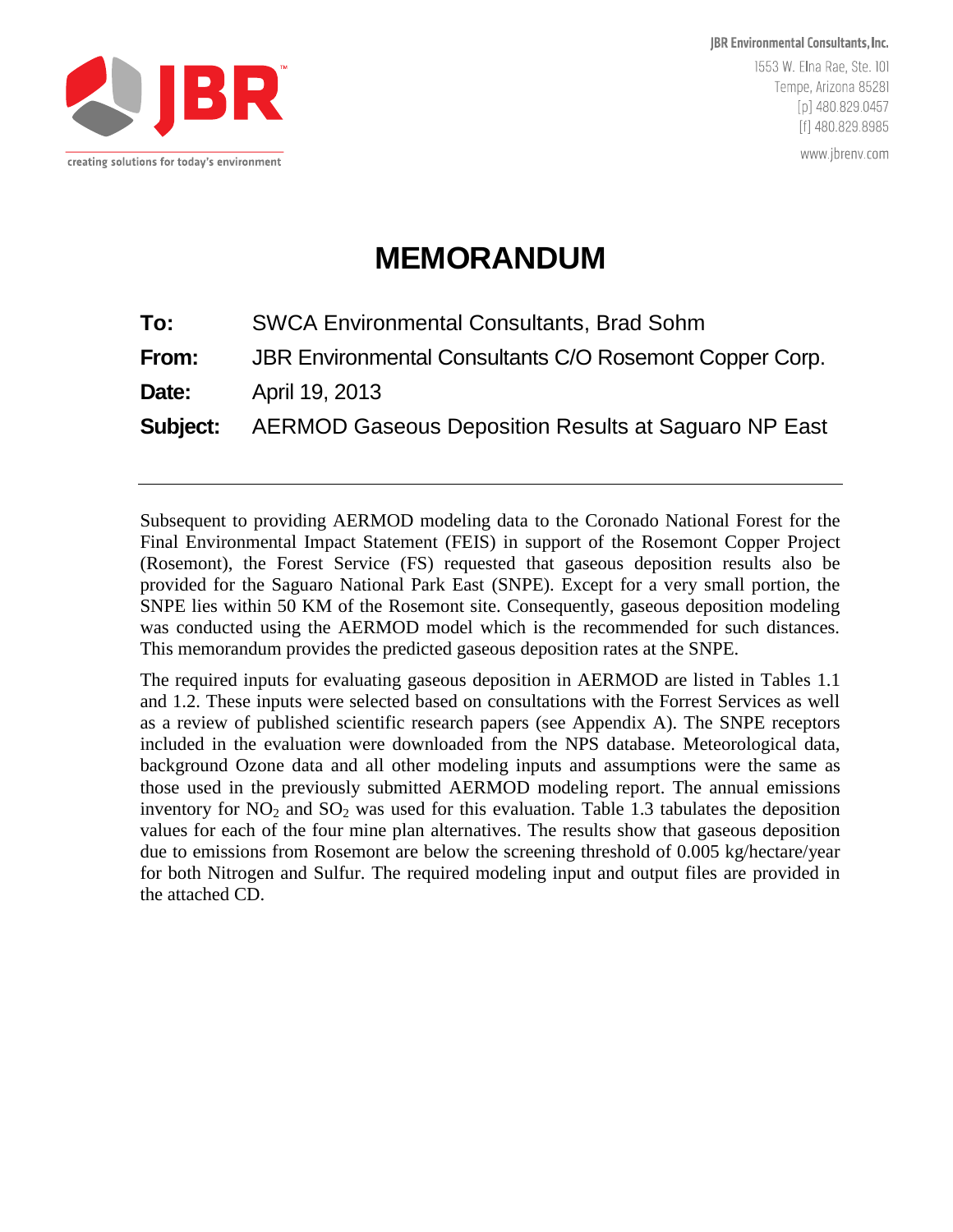| <b>Table 1.1 AERMOD Control Pathway Inputs (Non-Default)</b> |                                     |                                      |       |  |  |
|--------------------------------------------------------------|-------------------------------------|--------------------------------------|-------|--|--|
|                                                              | <b>Seasonal Category (GDSEASON)</b> | <b>Land Use Category (GDLANDUSE)</b> |       |  |  |
| <b>Month</b>                                                 | Category                            | <b>Sector</b><br>Category            |       |  |  |
| Dec-Jan-Feb                                                  | $2^{\mathfrak{a}}$                  |                                      |       |  |  |
| Mar-Apr-May                                                  |                                     | 1 to 32                              | $R^b$ |  |  |
| Jun-Jul-Aug                                                  | ۱a                                  |                                      |       |  |  |
| Sep-Oct-Nov                                                  | ∩a                                  |                                      |       |  |  |

<sup>a</sup> Same as the categories used in AERSURFACE (see AERMOD Modeling Report)

b Desert land use category

| <b>Table 1.2 AERMOD Source Pathway Inputs</b>                                                                 |                     |                                                          |                                                               |                                                                                 |  |  |
|---------------------------------------------------------------------------------------------------------------|---------------------|----------------------------------------------------------|---------------------------------------------------------------|---------------------------------------------------------------------------------|--|--|
| <b>Gas Deposition Sets - ALL</b>                                                                              |                     |                                                          |                                                               |                                                                                 |  |  |
| <b>Gas Deposition Variables</b>                                                                               |                     |                                                          |                                                               |                                                                                 |  |  |
| Diffusivity in<br>Gas<br>Air (Da)<br>$\text{(cm}^2\text{/s)}$                                                 |                     | Diffusivity in<br>Water (Dw)<br>$\text{(cm}^2\text{/s)}$ | <b>Cuticular</b><br><b>Resistance</b><br>Term (rcl)<br>(s/cm) | <b>Henry's Law</b><br><b>Coefficient</b><br>(Henry)<br>(Pa m <sup>3</sup> /mol) |  |  |
| NO <sub>2</sub>                                                                                               | $0.1656^{\text{a}}$ | $0.000014^a$                                             | $200^{\rm a}$                                                 | $84430^a$                                                                       |  |  |
| SO <sub>2</sub>                                                                                               | $0.1509^{\rm a}$    | $0.0000183^a$                                            | 80 <sup>a</sup>                                               | 72.37 <sup>a</sup>                                                              |  |  |
| Turtos et al. Atmospheric Pollution Research 1 (2010) 102-111 "Methodological Guide for implementation of the |                     |                                                          |                                                               |                                                                                 |  |  |

AERMOD system with incomplete local data" (see Appendix A)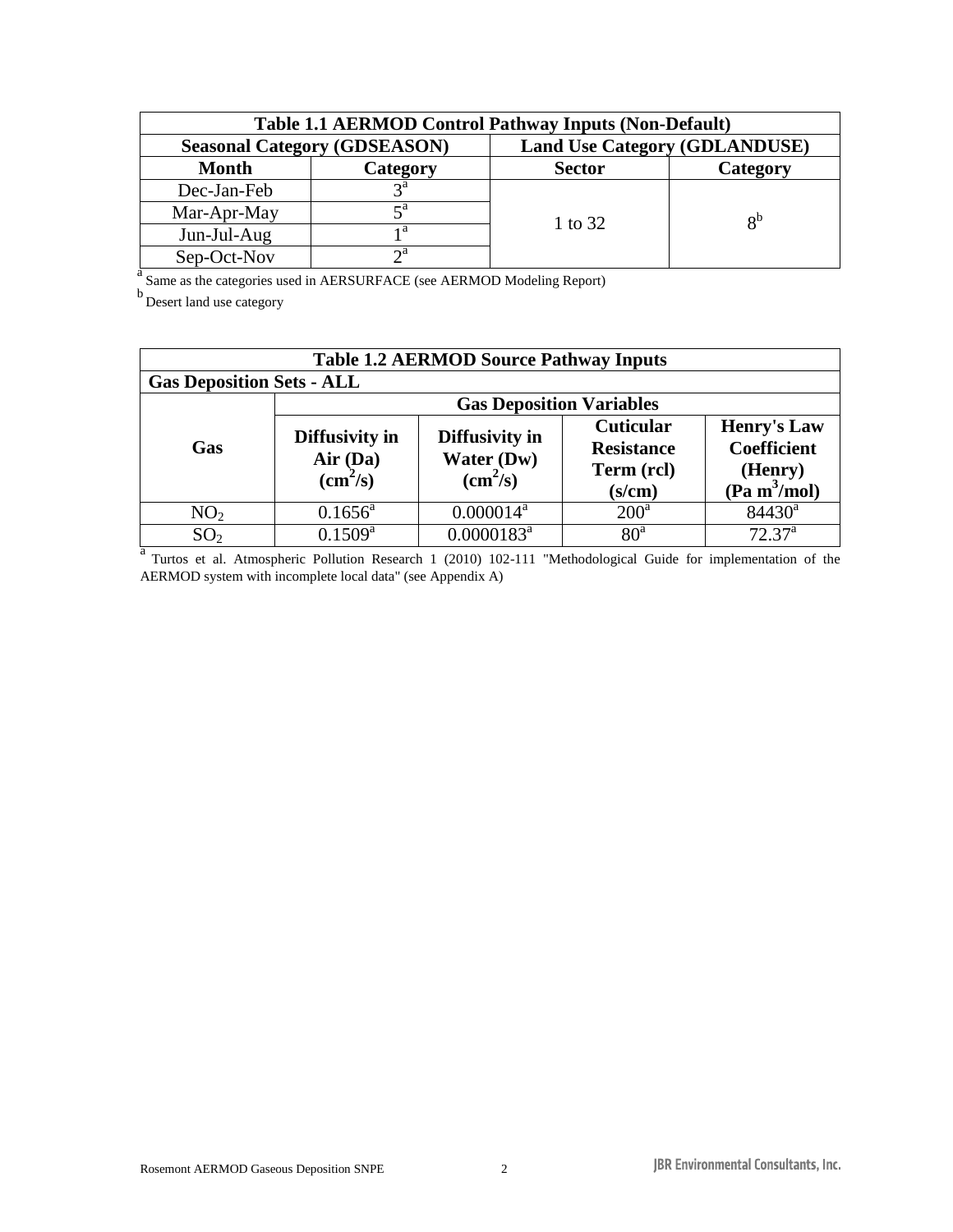| Table 1.3 Gaseous Deposition at Saguaro National Park East |                                           |               |                  |  |  |  |
|------------------------------------------------------------|-------------------------------------------|---------------|------------------|--|--|--|
|                                                            | Deposition (kg/hectare/year) <sup>a</sup> |               |                  |  |  |  |
| Year                                                       | <b>Nitrogen</b>                           | <b>Sulfur</b> | <b>Threshold</b> |  |  |  |
| <b>Mine Plan of Operations</b>                             |                                           |               |                  |  |  |  |
| 1                                                          | 0.0033                                    | 0.0005        | 0.005            |  |  |  |
| 5                                                          | 0.0031                                    | 0.0005        | 0.005            |  |  |  |
| <b>Barrel Alternative</b>                                  |                                           |               |                  |  |  |  |
| 1                                                          | 0.0032                                    | 0.0005        | 0.005            |  |  |  |
| 12                                                         | 0.0031                                    | 0.0005        | 0.005            |  |  |  |
| <b>Barrel-Trail Alternative</b>                            |                                           |               |                  |  |  |  |
| $\mathbf{1}$                                               | 0.0033                                    | 0.0005        | 0.005            |  |  |  |
| 5                                                          | 0.0032                                    | 0.0005        | 0.005            |  |  |  |
| <b>Scholefield Alternative</b>                             |                                           |               |                  |  |  |  |
| 1                                                          | 0.0039                                    | 0.0005        | 0.005            |  |  |  |
| 5                                                          | 0.0037                                    | 0.0005        | 0.005            |  |  |  |

<sup>a</sup> AERMOD outputs deposition values in  $g/m^2$ /yr. The results in the table are in kg/hectare/year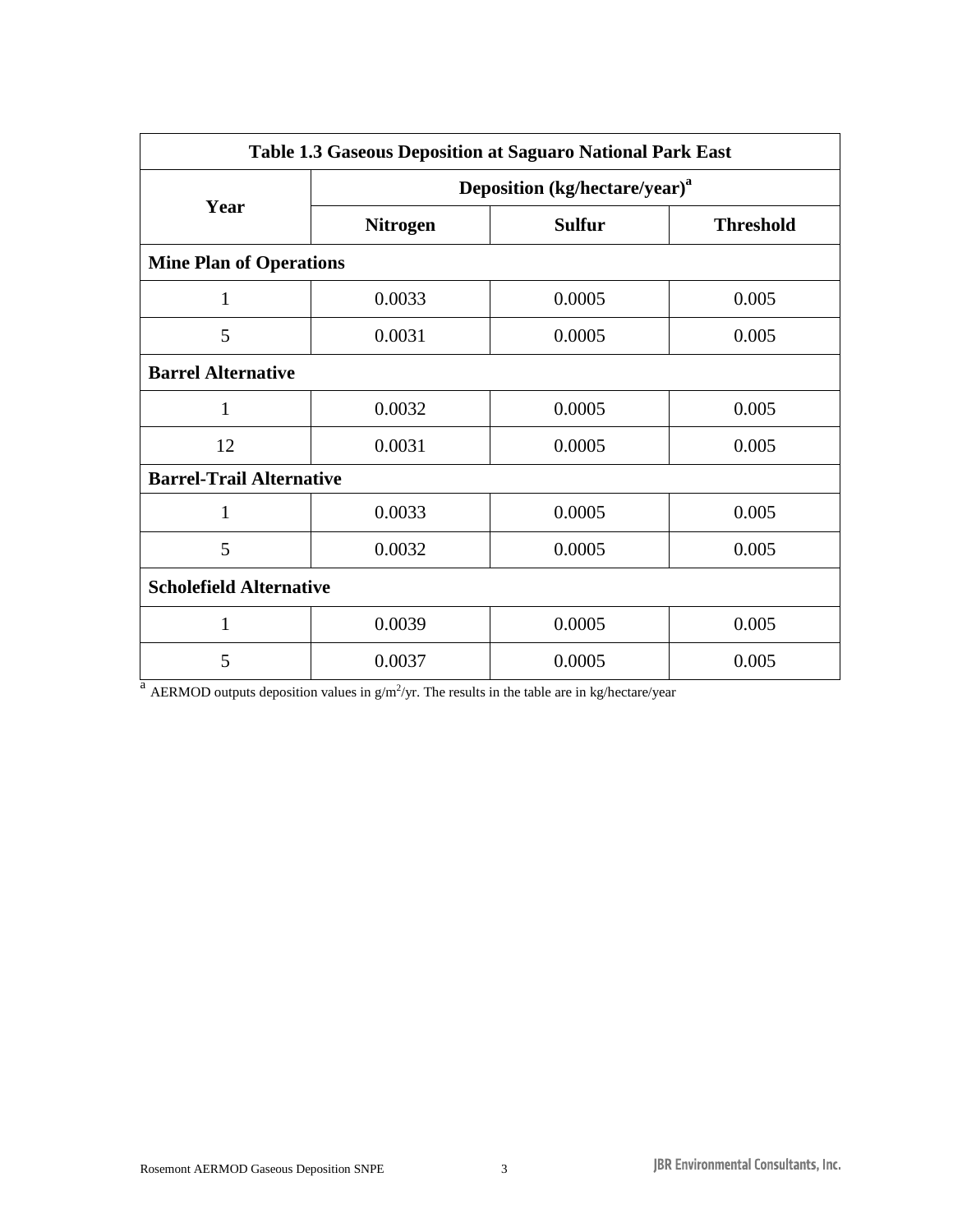# **APPENDIX A**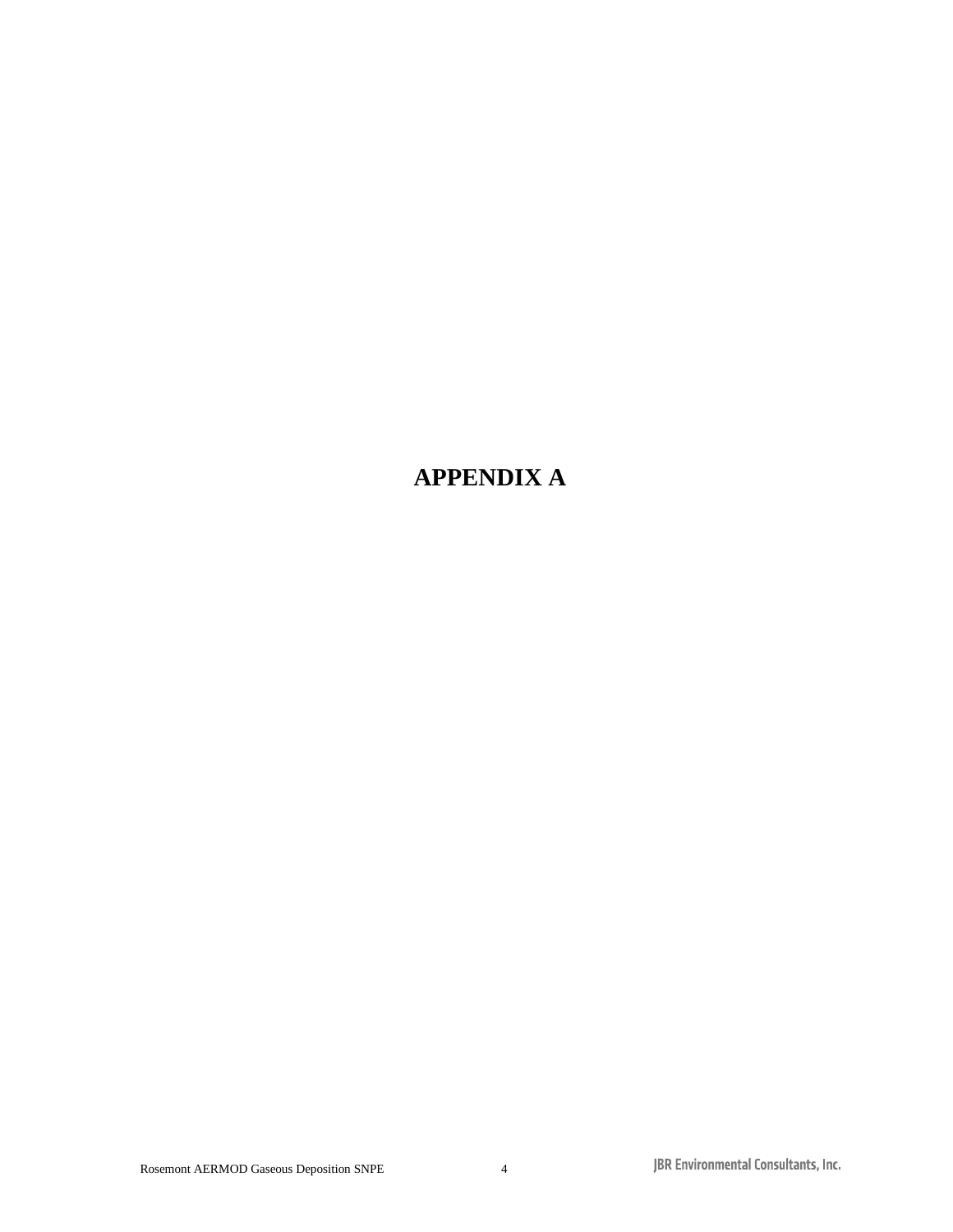# Atmospheric Pollution Research

www.atmospolres.com

# **Methodological guide for implementation of the AERMOD system with incomplete local data**

**Leonor Maria Turtos Carbonell, Madeleine Sanchez Gacita, Jose de Jesus Rivero Oliva, Larisa Curbelo Garea, Norberto Diaz Rivero, Elieza Meneses Ruiz**

*CUBAENERGİA, Calle 20 # 4111% 18A y 47, Playa, 11300, Ciudad de la Habana, Cuba*

# **ABSTRACT**

The state‐of‐the‐art air quality modelling system AERMOD includes an updated treatment of turbulence and dispersion in the planetary boundary layer for flow over the flat and complex terrain, scaling concepts, and surface and elevated sources. However, the data requirements are higher than for the screening and the ISCST3 models, in particular meteorological, topography and land use data for the modelling domain.

This work presents a methodology for implementation of the AERMOD modelling system when local data is incomplete and is not in the format required by the model, which is a typical situation in many countries, particularly in developing ones. In addition, the main computational tools developed to achieve this objective were presented: *LandUse.xls*, which takes the place of AERSURFACE; *AERMET+*, a version of AERMET that runs without upper air sounding meteorological data; and *SD\_Aermet*, which converts the surface meteorological data to a format accepted by AERMET.

Three representative case studies were also presented, and the modelling results of a case study were compared to measurement data. The work concludes with a discussion of the possibility of using the AERMOD model in Cuba and in other countries, even when some input data is absent and climatological conditions differ from the medium latitudes for which the model was developed for.

© Author(s) 2010. This work is distributed under the Creative Commons Attribution 3.0 License. doi: 10.5094/APR.2010.013

#### **1. Introduction**

Air quality assessment by integrating measurement tech‐ niques and modelling tools is a crucial element in pollution mitigation. However, in many countries systematic measurements for monitoring and evaluation of air quality are not available, mainly due to lack of resources.

Additionally, modelling works are not an effective manage‐ ment tools in many countries due to lack of regulations. In developing countries like Cuba, the regulatory framework is based on screening models, which are many years behind the state‐of‐ the‐art dispersion models and they generally yield inaccurate predictions.

The implementation of high–resolution models at the local scale, such as AERMOD (American Meteorological Society–AMS/ Environmental Protection Agency–EPA Regulatory MODel), improves the accuracy of predictions, which translates directly into a better understanding of the risks at involved receptors and an improved assessment of compliance with air quality standards, enabling more informed decisions. However, data requirement for high–resolution models is higher than for screening models, therefore their use is limited in developing countries.

The U.S. EPA established AERMOD as the regulatory model in 2005 (EPA, 2005), to replace ISCST3 (Industrial Source Complex model for Short Terms, version 3). AERMOD is an advanced plume model that incorporates updated treatments of turbulence and

dispersion in the planetary boundary layer for flow over the flat and complex terrain.

AERMOD adopts the ISCST3's input/output architecture, ensuring that the sources and atmospheric processes modelled by the ISCST3 can still be handled. Therefore, all the work done to implement ISCST3 (Turtos et al., 2007a) is a starting point for the implementation of AERMOD.

AERMOD, like its predecessor ISCST3, is open–source software. The source code, user manuals, model formulation, and test cases are available for public access as anonymous user at http://www.epa.gov/scram001/dispersion\_prefrec.htm and di‐ spersion alt.htm respectively. Being open–source has facilitated its steady improvement and ensured that it can be used in developing countries at no additional cost, after making the necessary adjustments.

# **2. Methodology**

The AERMOD modelling system includes the AERMOD dispersion model (EPA, 2004a) and two input data processors that are regulatory components: AERMET (EPA, 2004b), a meteorological data processor, and AERMAP (EPA, 2004c), a terrain data processor. Other non–regulatory components of this system are AERSURFACE (EPA, 2008), a surface characteristics processor, and BPIP–PRIME (EPA, 2004d) for processing data from buildings and obstacles near emission points to determine their

#### *Keywords:*

*AERMOD Air pollution Dispersion modelling Mixing height Gaussian models*

*Article History: Received: 06 January 2010 Revised: 22 March 2010 Accepted: 24 March 2010*

#### *Corresponding Author:*

*Leonor Maria Turtos Carbonell Tel: +537‐206‐2065 Fax: +537‐204‐1188 E‐mail: leonort@cubaenergia.cu*

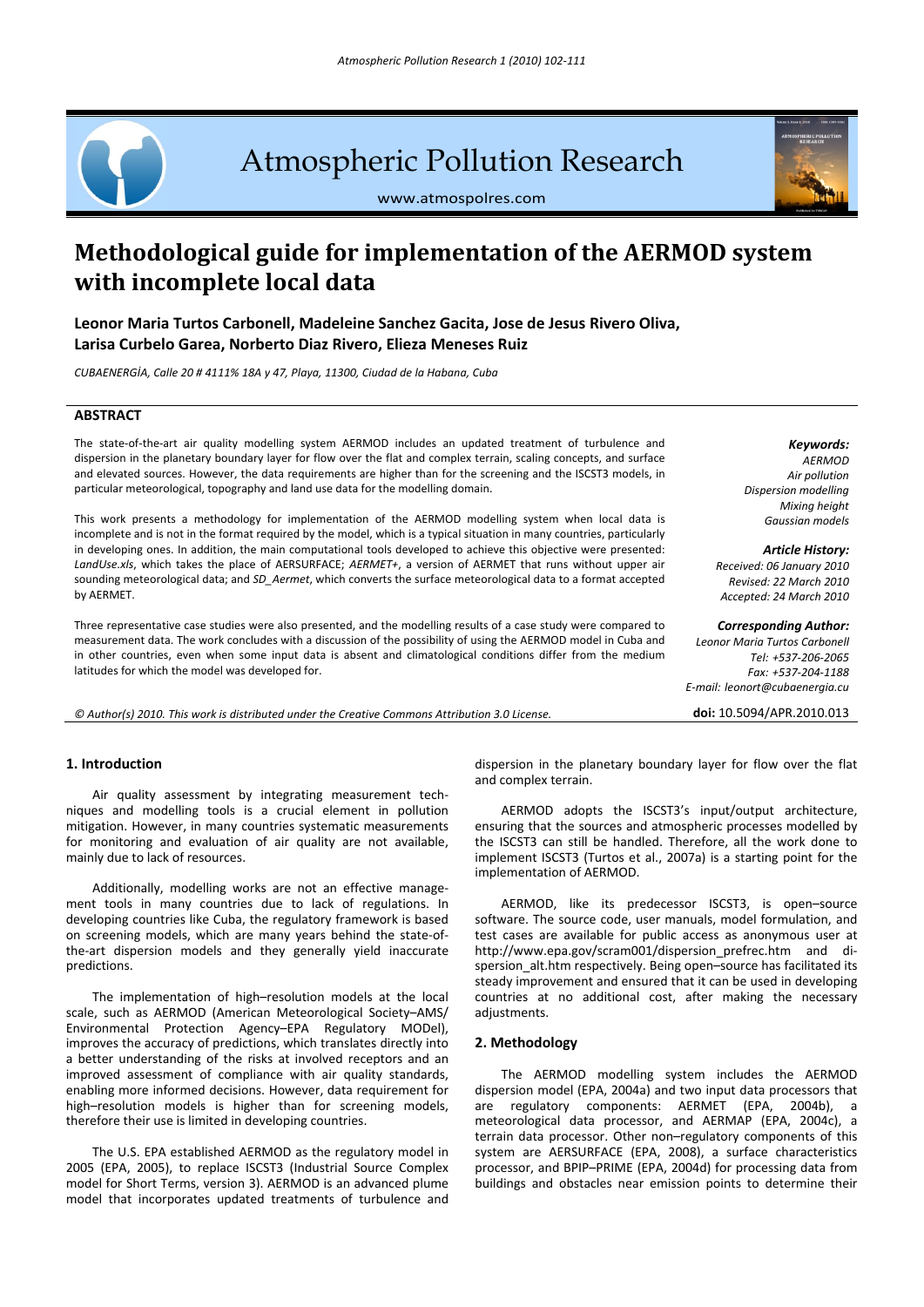interference with plume rise and to estimate the variables needed by AERMOD to evaluate building downwash effect.

## **2.1. AERMAP**

One of the main limitations for the use of AERMAP in Cuba and other developing countries is the availability of a digital elevation model (DEM) containing topographical data of the modelling domain with an adequate resolution that can be acquired quickly and inexpensively. There are online free DEM sources that can be used to run AERMAP when a local one is not available. The following data sets were evaluated:

**GTOPO30.** A DEM with sample spacing of 30 arc–seconds (~ 900 m) (GTOPO30, 1996), using the Latitude/Longitude WGS84 projection. In the case of Cuba, Central America, Mexico and the Caribbean, the files *w100n40.dem* and *w140n40.dem* are required.

**SRTM (Shuttle Radar Topography Mission)**. A DEM with sample spacing of 3 arc–seconds (~ 90 m), using the Latitude/Longitude projection. Each file corresponds to one degree of latitude and longitude. The largest local domain (100 x 100 km) could require up to nine files. The names of the files, e.g. *N23W075.hgt*, contain the latitude (North or South) and longitude (West or East) corresponding to the lower left corner of the grid system.

SRTM is an international project spearheaded by the National Geospatial–Intelligence Agency (NGA) and the National Aeronautics and Space Administration (NASA). Elevation data on a near–global scale was obtained to generate the most complete high–resolution digital topographical database of Earth (Rodriguez et al., 2005; Farr et al., 2007).

The resolution of this data set is 10 times higher than GTOPO30. Recently, version 2 of the SRTM was released. Version 2 is the result of a substantial editing effort by the NGA and exhibits well–defined water bodies and coastlines and the absence of spikes and wells (single pixel errors), although some areas of missing data ("voids") are still present. Both are available using anonymous ftp at e0srp01u.ecs.nasa.gov/srtm.

#### **2.2. Land use**

AERSURFACE, designed to aid in obtaining realistic and reproducible surface characteristic values for the AERMOD modelling system, is available from early 2008 (version 08009) and requires the input of land cover data from the U.S. Geological Survey (USGS) National Land Cover Data 1992 archives (NLCD92), at a spatial resolution of 30 meters. This information is available at no charge only for users from the United States. This methodology proposes to replace AERSURFACE combining the use of the following tools:

1) A Geographical Information System (GIS), for the processing of the available land use layer is used to integrate it with the layer that represents the modelling domain in order to estimate the percentage corresponding to each land use category for each sector. In order to satisfy both AERMET and AERMOD requirements, the modelling domain must be composed of 72 radial sectors of five degrees each.

2) The MSExcel application, *LandUse.xls*, is used to calculate a weighted average of the Albedo and Bowen ratio at midday and an arithmetic average for the surface roughness length as inputs to AERMET (see Supporting Material). The estimation is based on the land use cover of each category for each sector and the default values of these three surface characteristics for each season/land use category are adjusted depending on the study area.

For Cuba, the following adjustments to the default values defined by AERMET's user guide for different seasons (defined by default for mid–latitude continental areas) are proposed:

• Values in summer equal to AERMET's defaults in summer,

• Values in winter equal to AERMET's defaults in autumn,

• Values in autumn equal to the average of the AERMET's default values for summer and autumn,

• Values in spring equal to the average of the AERMET's default values for spring and summer.

In all cases, the default values of the Bowen ratio must be used for average moisture conditions. In some areas of the country as the very dry regions of Guantanamo, these considerations may vary.

In Cuba, as in many other countries, there is a lack of updated digital land use layers. In this case, the layer contained in the International North America land cover database could be used. This layer is part of the Global Land Cover Characteristics Database (available in http://LPDAAC.usgs.gov/glcc/glcc.asp) from the USGS and includes all continents. Data share the same projections (Interrupted Goode Homolosine and Lambert Azimuthal Equal Areas) at a spatial resolution of ~1 000 m. The decision was made to use the data in the Lambert Azimuthal Equal Areas projection, which is supported directly in most GIS applications.

The data is presented as a raster image with the spatial resolution of 1 000 m. A land use value corresponds to a 24– category land use classification given in the first column in Table 1. In addition, Table 1 shows the correspondence proposed between the categories used in this database, in AERMET, and AERMOD.

If another source of data is used, the correspondence to the categories established for AERMET and AERMOD should be verified.

*Table 1. Land use categories in USGS and AERMET–AERMOD*

| <b>USGS categories</b>                        | <b>AERMET</b>        | <b>AERMOD</b>            |  |
|-----------------------------------------------|----------------------|--------------------------|--|
| Urban and Built-Up Land                       | Urban                | Urban land,<br>no        |  |
|                                               |                      | vegetation               |  |
| Dry-land, Cropland and Pasture                |                      |                          |  |
| <b>Irrigated Cropland and Pasture</b>         |                      | Agricultural<br>land     |  |
| Mixed Dry-land/Irrigated Cropland and Pasture | Cultivated<br>Land   |                          |  |
| Cropland/Grassland Mosaic                     |                      | Rangeland                |  |
| Cropland/Woodland Mosaic                      |                      |                          |  |
| Grassland                                     | Grassland            |                          |  |
| Shrub-land                                    | Desert               | Barren land,             |  |
|                                               | Shrubland            | mostly desert            |  |
| Mixed Shrub-land/Grassland                    | Grassland            | Rangeland                |  |
| Savannas                                      |                      |                          |  |
| Deciduous Broadleaf Forest                    | Deciduous            |                          |  |
| Deciduous Needle-leaf Forest                  | Forest               | Forest                   |  |
| <b>Evergreen Broadleaf Forest</b>             |                      |                          |  |
| Evergreen Needle-leaf Forest                  | Coniferous<br>Forest |                          |  |
| <b>Mixed Forest</b>                           |                      |                          |  |
| <b>Water Bodies</b>                           | Water                | <b>Bodies of</b>         |  |
|                                               |                      | water                    |  |
| Herbaceous Wetland                            | Swamp                | Non-forested<br>wetlands |  |
| Wooded Wetland                                |                      | Forest                   |  |
| Barren or Sparsely Vegetated                  | Desert               | Barren land.             |  |
|                                               | Shrubland            | mostly desert            |  |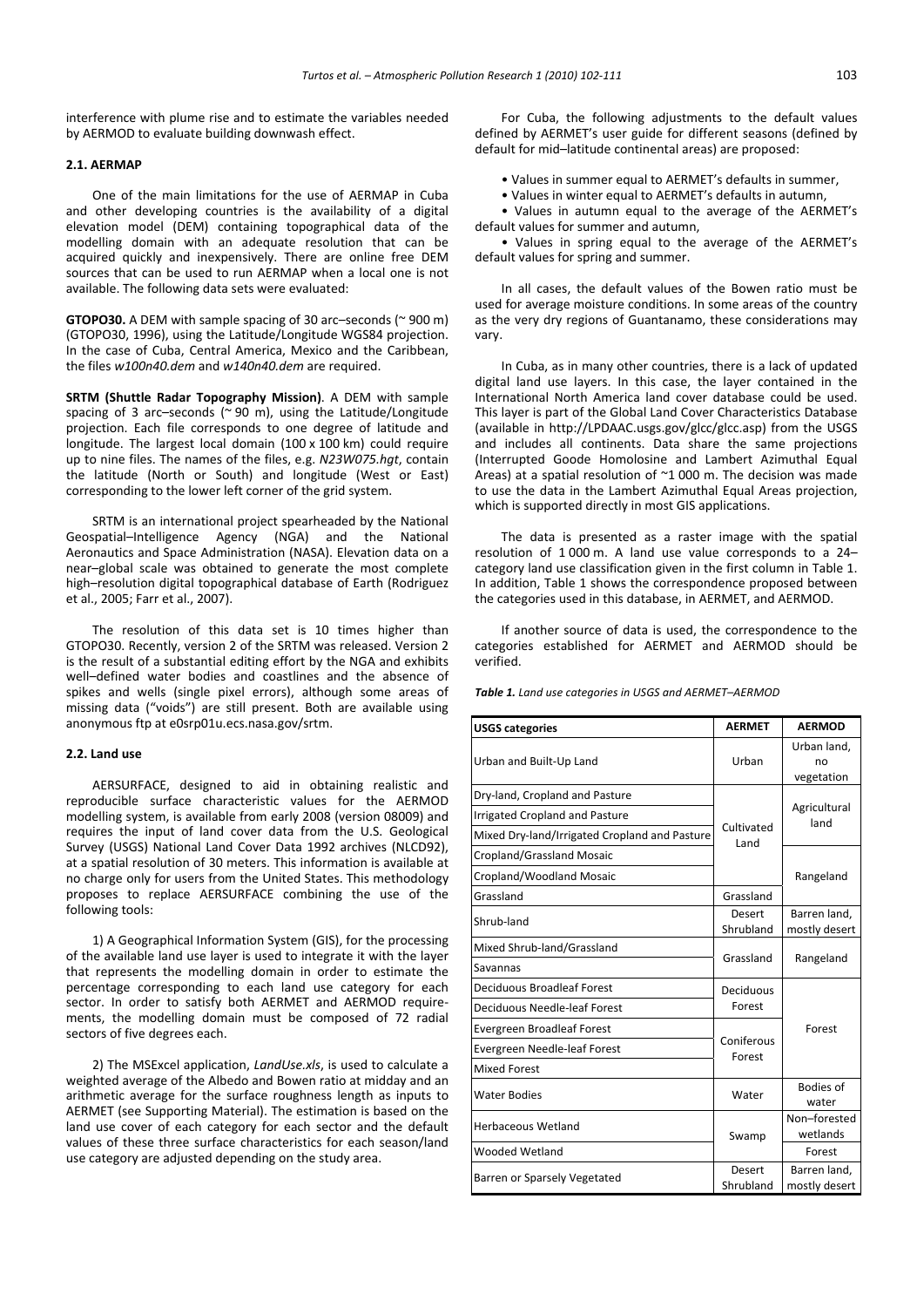

*Figure 1. Example of land use map processed by radial sectors.*

Figure 1 shows an example of a land use category map processed by radial sectors, as required by AERMOD–AERMET, for a modelling domain of 100 x 60 km.

# **2.3. AERMET**

AERMET requires surface and upper air meteorological data. Since a version that supports a free format for surface data is still pending, the program *SD\_Aermet* was developed to convert the national surface data into a format supported by AERMET.

AERMET estimates the mixing height in the Convective Boundary Layer, taking into account its dependence on both mechanical and convective processes. The mixing height is calculated based on the following criteria:

• During the day, when the Monin–Obukhov Length is negative, it is estimated as the larger of the convective or the mechanical mixing height.

• During the night, when the Monin–Obukhov Length is positive, it is equal to the mechanical mixing height.

A problem emerges when trying to estimate the convective mixing height because upper air meteorological data are required. In Cuba and in other countries, upper air soundings are not available with the required frequency (twice daily) or they are never observed. Under these conditions, an upper air estimator (UAE) that can estimate the convective mixing heights is required. The simplest UAE could be based on surface meteo‐rological data. Other more complicated estimators could be implemented using the results of 3D meteorological meso–scale models as MM5 (PSU/NCAR, 2005) or WRF–ARW (Advanced Research WRF) (PSU/NCAR, 2010).

To develop the required UAE two algorithms were added to the MPPBL module of AERMET and a new version was obtained (AERMET+). It does not require upper air meteorological data and estimates the vertical data (specifically the height of the convective mixed layer, the convective velocity scale, and the potential temperature gradient above the mixing height) from surface data.

The algorithms mentioned above are:

1. The equation proposed by Batchvarova and Gryning (1991),

$$
\frac{dZ_C}{dt} = \left(1 + 2A\right)\frac{H}{\rho C_P \gamma_\theta Z_C} + 2B \frac{u^2 T}{g \gamma_\theta Z_C^2}
$$
(1)

2. The equation originally proposed by Driedonks (1982), used in conjunction with the equation for the variation of the temperature jump across the top of the boundary layer. This model was adapted for use in ADMS 3.1 (CERC, 2001), as described by Thomson (1992), Thomson (2000) and also in Lakes Environ‐ mental AERMOD–ISC View (The et al., 2001).

$$
\frac{dZ_C}{dt} = \frac{S_D}{\Delta \theta} \tag{2}
$$

$$
\frac{d\Delta\theta}{dt} = \frac{\gamma_{\theta}S_D}{\Delta\theta} - \frac{H}{\rho C_P Z_C} - \frac{S_D}{Z_C}
$$
 (3)

$$
S_D = A \frac{H}{\rho C_P} + B \frac{u^3 T}{g^2 C}
$$
 (4)

where *u\* is the* friction velocity (m/s), *H is the* surface heat flux (Joule/s m<sup>2</sup>),  $Z_{ic}$  is the convective mixing height for hour "*i*" (m), *t* is the time of calculation (s),  $Z_c$  is the convective mixing height for time "t" (m), A and B are constants,  $\rho$  is the density of air (kg/m<sup>3</sup>), *CP is the* specific heat of air at constant pressure (Joule/kg K), *g is* acceleration of gravity (m/s<sup>2</sup>),  $\gamma_{\theta}$  is the potential temperature gradient above the mixing height (K/m), *T is the* reference temperature (on ground surface) (K), Δθ *is the* temperature jump across the boundary layer top (K). The potential temperature gradient above the mixing height  $\gamma_{\theta}$  was estimated using the expression proposed by Gill (1982):

$$
\gamma_{\theta} = \frac{N_u^2 T}{g} \tag{5}
$$

where Nu is the Brunt-Vaisala frequency above the boundary layer in (1/s). The default values are 0.013, as suggested by Thomson (2000), and 0.011, as implied by the U.S. Standard Atmosphere (Gill, 1982).

Both algorithms are given in Seibert et al. (2000). A combination of algorithms 1 and 2 was satisfactorily implemented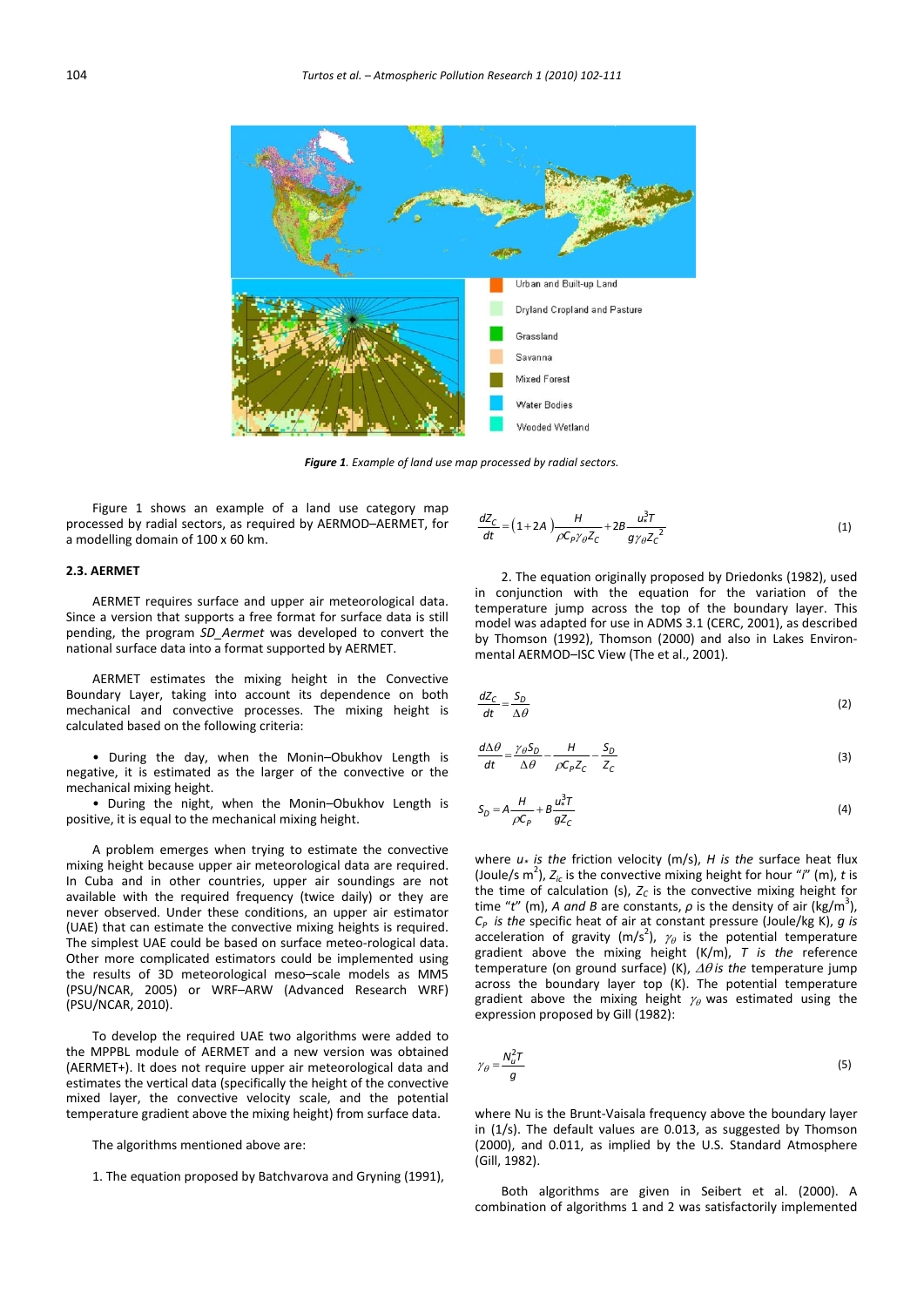as described in Turtos et al. (2009a). The differential equation [1] was solved numerically, taking into account that for the small time intervals  $\Delta t$  = 360 seconds at which calculations were conducted, the rate of change with time of the dependent variable  $Z_c$ , estimated as the finite difference  $\Delta Z_C / \Delta t$ , can be satisfactorily approximated as the variable derivative  $dZ_c/dt$  in the corresponding time interval.

When this calculation method based on a finite differences scheme was used, the estimated values for all convective mixing heights at the different hours of the day were found to be strongly dependent on the accuracy of the convective mixing height estimated for the first convective hour.

 $t_0$  = 0 was considered to be the specific moment of dawn for which the surface heat flux, and consequently the convective mixing height, began to grow, starting from the initial condition:  $Z_c(0) = 0$ ;  $\Delta\theta(0) = 0$ ; H(0) = 0.

The main problem was to estimate an accurate first non–zero value  $Z_{C_1} = Z_C(\Delta t)$  to initialize the calculation. It was demonstrated that the algorithm to determine the first  $Z_c$  value is the same as for algorithms 1 and 2. It included an iterative scheme and the determination of the upper value limit in order to avoid nonconvergence of the solution.

Although AERMOD does not evaluate the concentration at calm wind hours, the implementations of algorithms 1 and 2 in AERMET considered the estimation of the increment of convective mixing height during these hours because the mixing height always depends on the increment in preceding hours, even if the conditions were calm. The same analysis leads to the linear interpolation for estimating the missing meteorological data.

**Sensitivity analysis and assessment of results.** The results of several sensitivity analyses conducted with the implementation of these algorithms were presented in Turtos et al. (2009a). They were performed to evaluate the impact of certain parameters and the use of algorithms 1 or 2. Values considered for *Nu* were either 0.011 (as suggested by EPA) or 0.013 (as suggested by UK authorities), and two possible values were considered for the constant *B* in Equations (1) (Batchvarova and Gryning algorithm) and [4] (Driedonks algorithm).

The comparison of the convective mixing heights estimated from upper air data for all AERMET–EPA test cases (EX01–EX05), and the results of algorithms 1 and 2 for different values of *Nu* and *B*, shows that:

• The model is not significantly sensitive to the variation of the analyzed parameters within their usual ranges. Therefore, it can be concluded that the proposed methodology can predict satisfactorily the convective mixing heights based on surface meteorological data, with relative independence of the values selected for the algorithm parameters *Nu*, *A* and *B*, provided that they are sufficiently representative.

• The results of algorithms 1 and 2 are very similar (Figure 2a) and the algorithms could be used interchangeably without significant changes in simulated air pollutant concentrations. Algorithm 2 generated results that are slightly more accurate if the parameters associated with the trend lines are compared, but the Batchvarova and Gryning algorithm, composed by just one differential equation, is very suitable for the present application due to its simplicity and accuracy.

• Very good correlations were achieved in all test cases. The slopes of the regression equation and the coefficients of determination  $R^2$  were close to 1.0 (see for example in Figure 2b,  $y = 1.071x$ ,  $R^2 = 0.921$ ). On the average, the proposed methodology overestimated concentrations by approximately 5–7% for Nu = 0.011 and underestimated concentrations by 2–4% for Nu = 0.013 with respect to the values derived from upper air soundings.

### **2.4. AERMOD**

The methodology for the implementation of the dispersion model AERMOD, in addition to the previous steps, involved:

- 1) Proposal of the control options:
	- a) Estimation of concentrations and wet and dry deposition of pollutants (gases and particulates)
	- b) Selection of the averaging periods (in Cuba, hourly, daily and annual) according to the pollutant and established standards for analyzing results
	- c) Use of the following default output options:

• Concentrations and depositions at each receptor due to emissions from each group of sources: the average during long periods (annual or whole period) and the maximum in each short averaging period (PLOTFILE option)

Concentrations higher than the threshold values due to emissions from each group of sources in each short averaging period (MAXIFILE option)

• All concentrations at each receptor in each short averaging period (POSTFILE option); only for validation studies

2) Establishment of methodologies to generate the data required by the high–resolution models for characterization of emission sources, which is unavailable in the country:



Figure 2. Comparison of convective mixing heights estimated using algorithms 1 and 2. EPA test case EX03, Nu=0.013 and B=5.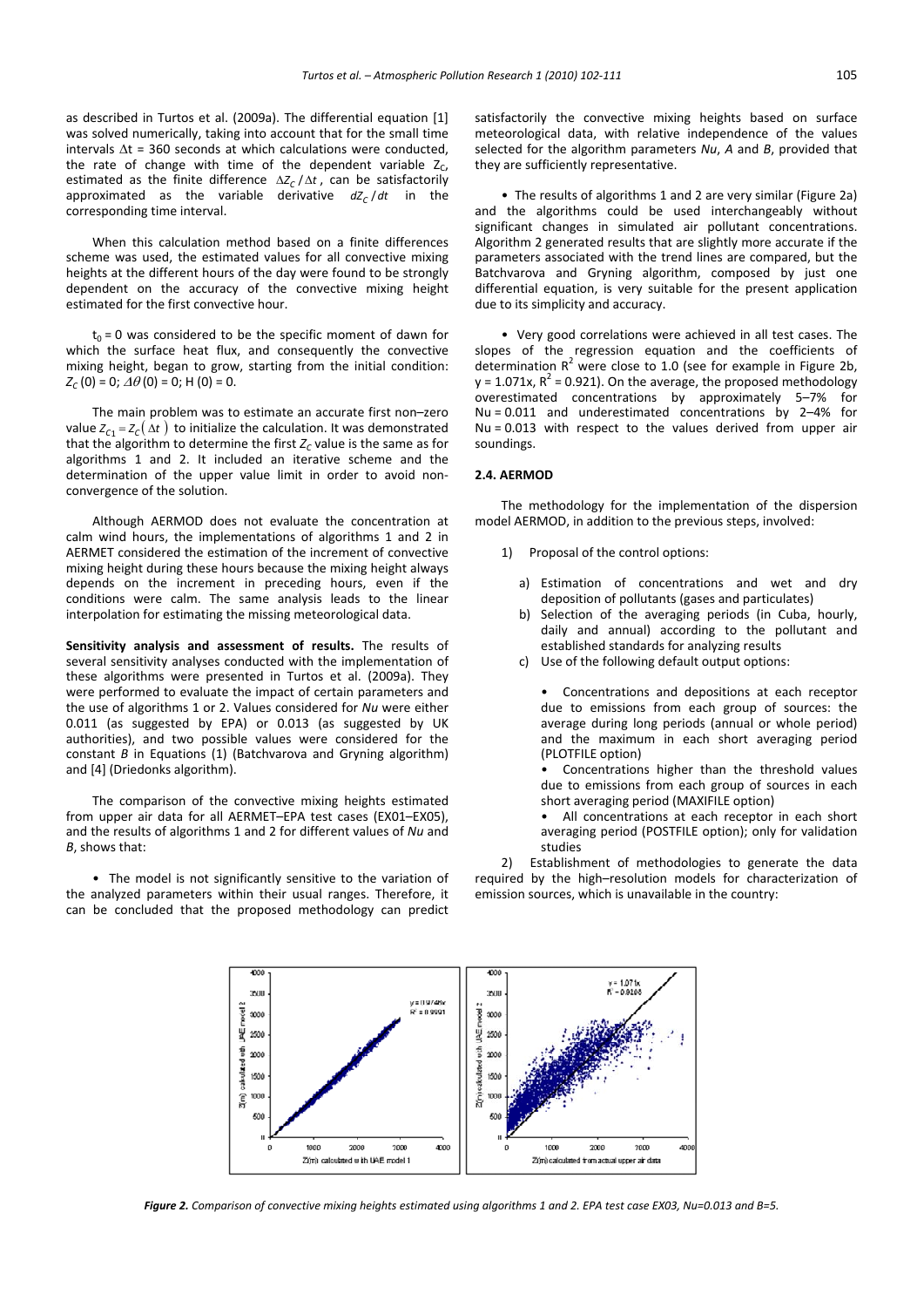- a) Particulate emissions and size distribution of particles (for each category, the mass fractions and density) from available international databases such as AP–42 (EPA, 1998). If the concentrations are half of the reference values, sensitivity studies must be conducted for the range of probable values.
- b) Simulation of flares as point sources with the corresponding adjustment in equivalent emission height and diameter.

3) Approaches and algorithms for using variable emission patterns, even for real-time modelling.

4) Defining urban and rural conditions based on the Auer method or the population density procedure.

As in ISCST3, the modelling of each pollutant in AERMOD is independent and therefore necessary to build a control file for each pollutant. In order to avoid renaming the control and output files for each pollutant, a "*.bat*" file is used (*Aermodb.bat*). It is further recommended that a "*.bat*" file is created for each case study in order to consecutively simulate the considered pollutants.

**Data for deposition algorithms.** The deposition algorithms in AERMOD (EPA, 2004e; EPA, 2004f) are different from those used in ISCST3 (Wesely et al., 2002). The new deposition algorithms require the previously mentioned land use categories as well as some gas deposition resistance terms for five seasonal categories:

- 1) Midsummer with lush vegetation,
- 2) Autumn with unharvested cropland,
- 3) Late autumn after frost and harvest, or winter with no snow,
- 4) Winter with snow on ground, and
- 5) Transitional spring with partial green coverage or short annuals.

For Cuba, Category 2 is appropriate from November to March and Category 1 is applicable for the rest of the year.

Table 2 lists the chosen values of parameters needed for modelling sulphur and nitrogen oxides,  $H_2SO_4$  and  $H_2S$  in AERMOD at 25 °C. The EPA proposes values to use for a long list of pollutants (Wesely et al., 2002).

*Table 2. Constants for gas deposition algorithms in AERMOD*

| <b>Parameters</b>                                       | SO <sub>2</sub>         | NO.             | H <sub>2</sub> S                 | $H_2SO_4$                                                                                               |
|---------------------------------------------------------|-------------------------|-----------------|----------------------------------|---------------------------------------------------------------------------------------------------------|
| Diffusivity in air, $D_a$<br>$\text{(cm}^2\text{/s)}$   | $0.1509^{a}$            | $0.1656^a$      | $0.1623^{b}$                     | 0.986 <sup>c</sup>                                                                                      |
| Diffusivity in water, $D_w$<br>$\text{(cm}^2\text{/s)}$ | $1.83 \times 10^{-5}$ d |                 | $1.4x10^{-5 d}$ $1.36x10^{-5 e}$ | $1.28\times10^{-5}$ c                                                                                   |
| Cuticular resistance, r.<br>(s/cm)                      | $80^{\dagger}$          | $200^{\dagger}$ |                                  |                                                                                                         |
| Henry's Law constant, $H_c$<br>$(Pa-m^3/mol)$           | $72.37^8$               |                 |                                  | $84.43 \times 10^{3}$ $\frac{8}{1.01 \times 10^{3} }$ $\frac{8}{1.08 \times 10^{-10} }$ $\frac{100}{1}$ |

 $^{\rm a}$ (Scire et al., 2000),  $^{\rm b}$ (GasSim 2, 2005),  $^{\rm c}$ (Dortch et al., 2005),  $^{\rm d}$ (Boerboom et al., 1969), <sup>e</sup>(Himmelblau, 1964), <sup>f</sup>(Currie and Bass, 2005), <sup>g</sup>(Sander, 1999)

An adequate value was not found for the cuticular resistance to  $H_2$ SO<sub>4</sub> and  $H_2$ S, therefore, sensitivity studies were conducted to evaluate the influence of the chosen values. Three AERMOD simulations were conducted for  $H_2S$ ; the first simulation, identified as  $D_1$ , used the default proposed ( $r_c$  = 80 s/cm), the second ( $D_2$ ) used the values selected for  $SO_2$  ( $r_c$  = 1.36x10<sup>-5</sup> s/cm), and the third (*D*n) did not consider deposition.

To compare the results, the relative differences (*dr*) between the calculated concentrations and depositions at each receptor in

the simulations  $D_1$ ,  $D_2$  and  $D_n$  were calculated using the following expression:

$$
dr = \left(1 - \frac{m_i}{m_j}\right)100, \qquad (\%) \tag{6}
$$

where *m* represents the concentration or deposition values and *i, j* indicate the simulations being compared.

The maximum, minimum and mean values of *dr* for one hour, 24 hours and the whole period show that the relative difference is small, on average 5.6% for 1 hour, 4.7% for 24 hours, and 1.4% for the whole period. Consequently, the deposition increases on the average by 19% for the whole period and 28% for 1 hour. In general, the value selected for cuticular resistance does not significantly influence the results.

#### **3. Case Studies**

#### **3.1. CASE 1 ‐ Validation of AERMET+**

A study was conducted in order to compare the surface concentrations calculated by AERMOD, using mixing heights obtained from upper air meteorological soundings and mixing heights derived from the UAE using algorithms 1 and 2 (C1 and C2, respectively). This case study included hourly, daily, and annual estimates of  $SO<sub>2</sub>$  concentrations and deposition rates, with emissions from 6 point sources located in the domain of the EPA's Test Case 3 for AERMET (EPA, 2007). The concentrations were estimated at three discrete receptors and at 720 receptors included in two Cartesian grids centred on the sources. The first grid includes 240 receptors, has a horizontal resolution of 5 km and covers an area of 60 x 100 km, from south to north and west to east, respectively. The second grid includes 480 receptors and has a horizontal resolution of 0.5 km on a rectangular domain of 12 x 10 km.

Table 3 shows the maximum hourly and daily concentrations and the highest average concentrations at all receptors, with initial mixing heights calculated with different algorithms. The maximum values were used in the comparison because the maximum concentrations are the focus of regulations. The changes in the concentrations with respect to  $C_0$  are calculated as a percentage  $(C_1-C_0)/C_0 \times 100$ ) and as a fractional bias (FB) when UAE are used.

The fractional bias was selected as the basic measure of performance in this evaluation because it is symmetrical and bounded. Its values range between ‐2.0 (extreme over–prediction) and +2.0 (extreme under–prediction). The fractional bias between  $C_1$  and  $C_0$  is estimated as  $2(C_1-C_0)/(C_1+C_0)$ .

As can be observed from Table 3, maximum concentrations are not highly sensitive to the algorithm used in mixing height estimation, because the differences are less than 3% for all averaging periods (hourly, daily, and annual). The maximum hourly and daily concentrations were predicted at the same receptor independently of which mixing height estimation algorithm was used: at a receptor 2 237 m from the central source point for hourly concentrations and 1 275 m for daily concentrations.

The highest average annual concentration was estimated at a receptor located 313 m away from the central source when the mixing heights were obtained from the upper air meteorological soundings and the UAE using algorithm 2. When algorithm 1 is used, the maximum concentration of  $146 \mu g/m^3$  was found at a receptor located 829 m from the source centre, slightly higher than a concentration of  $145 \mu g/m^3$  calculated at a receptor located 313 m from the source.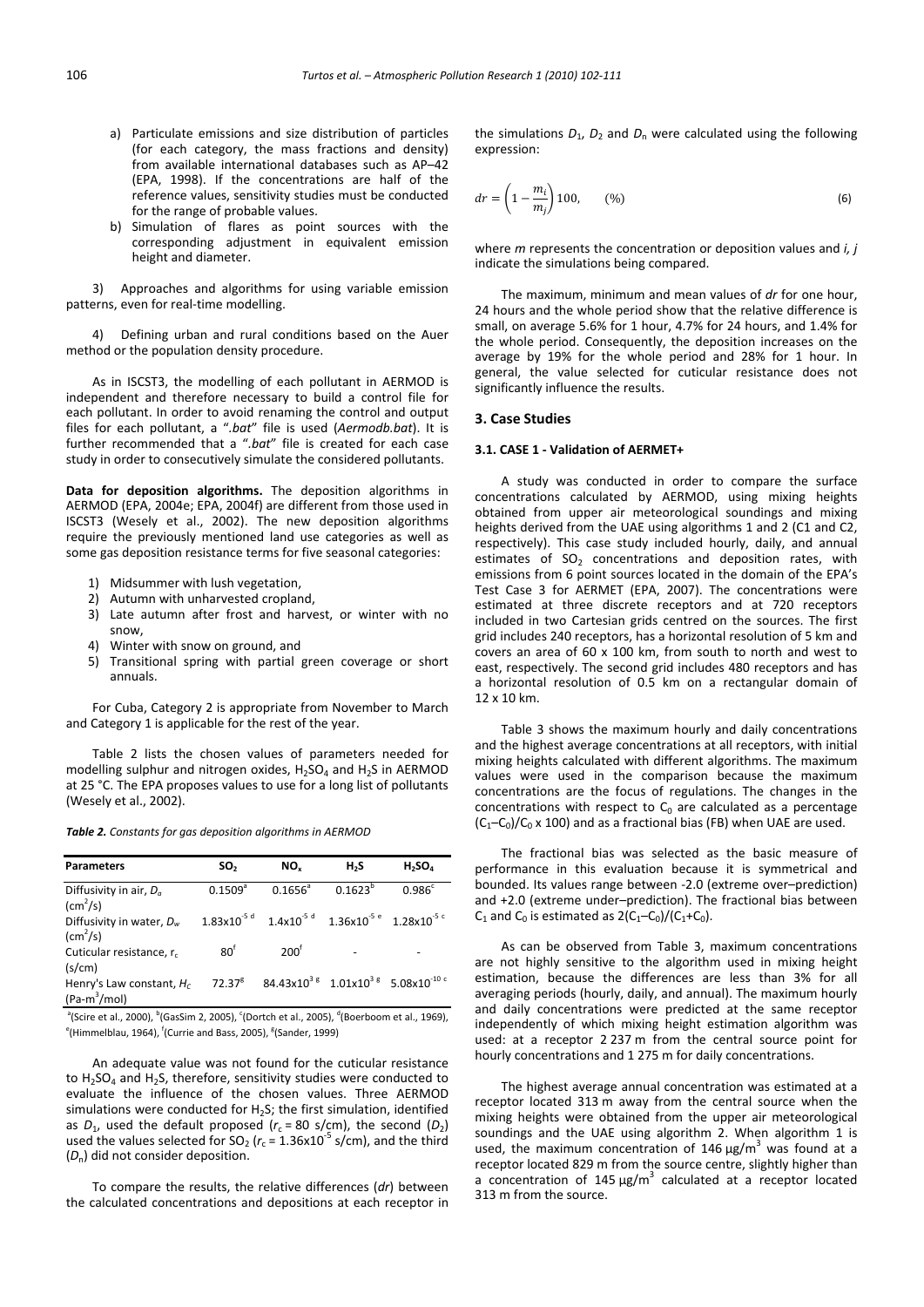|                |         | Actual UA Data (C <sub>0</sub> ) | UAE, algorithm $1(C_1)$ | $\Delta C_{1,0}$ , % | FB <sub>10</sub> | UAE, algorithm $2(C_2)$ | $\Delta C_{2,0}$ , % | FB <sub>20</sub> |
|----------------|---------|----------------------------------|-------------------------|----------------------|------------------|-------------------------|----------------------|------------------|
| Annual Average | Max.    | 148                              | 145                     | $-2.04$              | $-.0205$         | 149                     | 0.92                 | 0.0092           |
|                | Average | 12.7                             | 12.4                    | $-6.01$              | $-.0640$         | 12.6                    | $-2.86$              | 0.0292           |
| Highest 1-hour | Max.    | 15 4 58                          | 15 4 69                 | 0.07                 | 0.0007           | 15 4 69                 | 0.07                 | 0.0007           |
|                | Average | 848                              | 812                     | 4.16                 | $-.0292$         | 824                     | $-2.75$              | 0.0279           |
| Highest 1- day | Maximum | 2610                             | 2 6 0 3                 | $-0.25$              | $-.0025$         | 2600                    | $-0.36$              | 0.0036           |
|                | Average | 159                              | 158                     | $-2.50$              | $-.0304$         | 158                     | $-1.49$              | 0.0164           |

Table 3. Comparison of surface concentrations calculated by AERMOD using mixing heights obtained from upper air *meteorological soundings (C0) and derived from the UAE using algorithms 1 and 2 (C1 and C2 respectively)*

The deviations in average concentrations are bigger than deviations in maximum concentrations, but less than 6% for algorithm 1 and less than 3% for algorithm 2. These results cor‐ roborate the statement of the slight superiority of algorithm 2 over algorithm 1.

The criterion that the performance of a model can be regarded acceptable if FB is between ‐0.5 and 0.5 (Kumar et al., 2006) was used. Therefore, it can be concluded that the UAE is sufficiently accurate and is a viable approach to provide mixing heights for models such as AERMOD when upper air sounding data are not available.

### **3.2. CASE 2 – Comparing modelling results with measurement data**

The developed methodology was successfully applied to a national case study (Turtos et al., 2007b) where local topography, land use and upper air meteorological data are not available. The AERMOD model was run with the POSTFILE output option for two receptors fixed at the exact location of two air quality monitoring stations (identified as MS–A and MS–B) in order to compare measurements and model results.

The comparison was mainly qualitative. It was not based on statistical techniques, since the study assumed average operating conditions for the whole assessment period and did not take into account variations in the operating management for any reason (e.g. maintenance periods or partial cleaning system failures). Additionally, fugitive emissions were not considered, which were expected to be important, but cannot be estimated.

A period of almost 4 years was simulated including the emissions of  $SO_2$ , H<sub>2</sub>S, PM<sub>10</sub> and PM<sub>2.5</sub> from all point sources and a river basin which was modelled as a complex polygonal area source.

Figure 3 shows the location of the MS relative to the sources and the wind rose for the 36 sectors in the region, which was obtained from the statistical processing of the hourly data used in the calculations.



*Figure 3. Wind rose for the study zone and location of sources and MS.*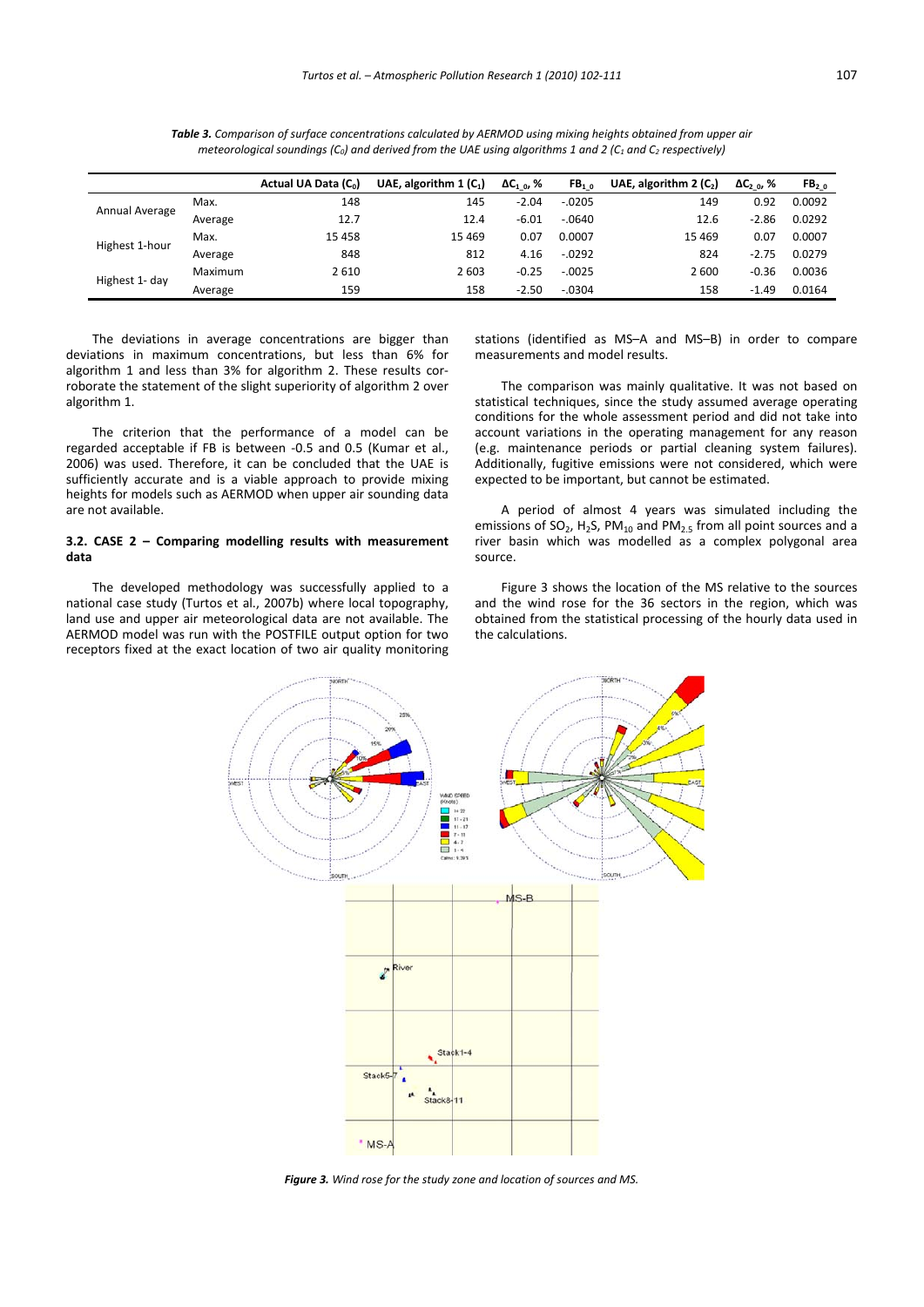Predicted and measured concentrations were compared. In general, measured concentrations exceeded predicted values. For  $PM_{10}$  and PM<sub>2.5</sub>, the average predicted concentration is less than 1% of the measured values at both MS, suggesting a low contribution of the modelled sources to particulate air pollution. This is in agreement with the analysis of existing sources in the modelling domain, and therefore a detailed comparison for this pollutant is not necessary.

For  $H_2S$  and  $SO_2$ , the most interesting finding is the following apparent contradiction in the results: the simulated and measured  $SO<sub>2</sub>$  concentrations at MS–A are larger than at MS–B, whereas the opposite occurs for  $H_2S$ . The isolines of average concentrations at all modelled receptors as shown in Figure 4 support this distinct behaviour, despite having been obtained by using the same meteorological, topographical and land use data.

For  $SO_2$ , the concentration isolines follow the prevailing wind direction (see the wind rose and the relative positions of the sources and the MS shown in Figure 3). For  $H_2S$ , although the prevailing winds come from the east–northeast and the east, the highest concentrations were found in the east–northeast, caused by an important component of the winds from the west–southwest at very low speeds  $( $2 \text{ m/s}$ ). These winds cause very high$ concentrations because of the evaporative emissions from the river modelled as an area source. These results agreed with the measurements.

For both pollutants, the measured values exceeded the simulated values. This is an expected result for  $SO<sub>2</sub>$  because not all of its sources in the domain were modelled. For  $H_2S$ , the differences in the hourly and daily values account for the fact that the study assumed average operating conditions for the whole period. This does not take into account the variations in the operating regimen; i.e., the total emissions are uniformly distributed, but in reality there are emissions exceeding those considered. Differences in mean values were assumed to come from fugitive emissions, which were not considered in the modelling studies.

It is concluded that there is a reasonable match between the predicted and measured concentrations taking into account the simplifications introduced in the modelling, the absence of upper air meteorological data and other uncertainties. Typically, this correspondence can only be achieved by the use of high–resolution models. A simplified model could never explain the apparent contradiction between the concentrations at both MS for  $SO<sub>2</sub>$  and H<sub>2</sub>S. The consistency of the model estimates in comparison with the pollutant concentration measurements indirectly validates the proposed methodology.

## **3.3. CASE 3 – Assessing the influence of meteorological conditions to support operational air pollution mitigation**

The aim of this case study is to evaluate the influence of meteorological conditions on air quality deterioration in order to support operational mitigation procedures (Turtos et al., 2008; Turtos et al., 2009b).

In the framework of the distributed power generation program, groups of generator sets (GS, internal combustion engine for electric generation) are being installed in urban areas of the country to provide base and emergency power by burning fossil fuel. The operation of a GS could cause significant local air pollution due to emissions of sulphur dioxide, nitrogen oxides and particulate matter.

As air pollution depends on many factors, various mitigation strategies can be applied including proper selection of a GS location, design or operational alternatives. The selected mitigation type depends upon the status of the particular facility. Where GSs are already installed, design and location options are difficult to implement.

It is extremely difficult to assess all effects of meteorological conditions on air quality. Among the local meteorological variables, the wind pattern (primarily horizontal speed and direction) has the most pronounced influence on pollutant concentrations. Common practice is to locate facilities so that the prevailing winds do not transport contaminants to populated areas. However, the incremental concentrations of pollutants depend on the energy balance in the atmosphere, which determines the stability and turbulence (both thermal and mechanical), and the thickness of the mixing layer. The incremental concentrations are negatively correlated with wind speed and the mixing height. Other meteorological variables are cloudiness, ceiling height (because they alter the atmospheric energy balance and consequently the mixing height), temperature, precipitation, and relative humidity.

This case study uses the AERMOD modelling system to evaluate the incremental concentrations due to the emissions of a hypothetical power plant consisting of 4 groups of 4 engines of 1.7 MW each in a grid of polar receptors. The calculations were carried out assuming flat terrain to remove the influence of topography on the results.



*Figure* 4. *Contours of average concentrations of* (*a*) *SO<sub>2</sub> and* (*b*) *H*<sub>2</sub>*S*.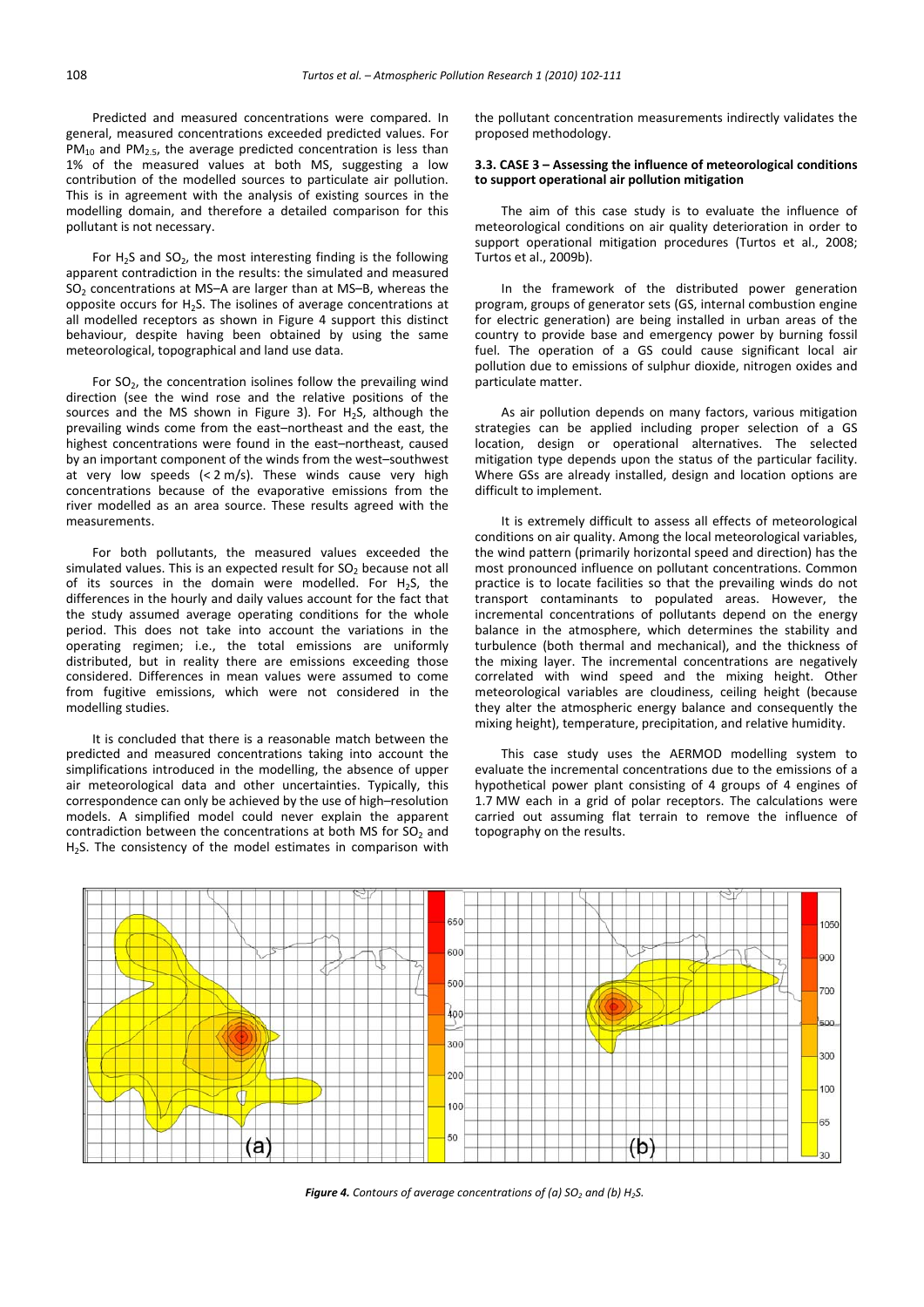Figure 5 shows hourly incremental concentrations as a function of the distance from the source [up to 30 km in (a) and up to 5 km in (b)] for January 1, 2006, assuming that during the whole day the wind blew to the receptors. This assumption allows excluding the effect of wind direction on the results. For the actual meteorological data file for 2006, the correlation between incremental concentrations and wind direction is around 0.2 at any distance from the source.



*Figure 5. Dependence of incremental concentrations at different hours on the distance from the source (a) up to 30 km and (b) up to 5 km, assuming a constant wind direction relative to the receptors.*

A distinctive behaviour was observed during daytime and nighttime hours, although in both cases the maximum concentration and the location where it is predicted were shown to depend crucially on the effective emission height. During the day, the concentrations are very high at the receptors close to the source and decay sharply (at 2 km from the source, concentrations have been reduced by an order of magnitude). At night, when stable conditions prevail, the peak concentrations were reached at receptors farther from the source, but the decay is softer, so that significant concentrations are maintained away from the source. Although the graph corresponds to one day of the year, this behaviour is representative of all days.

This distinctive behaviour allows making some suggestions regarding the operational management of the generator sets, and even about their location, i.e. to locate the generator sets at a greater distance from residential areas than the distance where the maximum concentration is reached at night. This exceeds the distance at which the maximum concentration is predicted during daytime hours and consequently it is guaranteed that the daytime concentrations will be significantly attenuated.

The plants should never be located downwind of other plants in the direction of prevailing winds, because the overlapping of the pollutant plumes is greatest in this case. The direction of prevailing winds in Cuba is NE (northeast), i.e. winds blowing from the northeast to the southwest.

Operational measures can be applied to reduce the impact of GS on air quality. It is proposed to adapt the operating regimen for each site according to the distance to areas with high population density:

1. During daytime hours, it is recommended that GSs located in densely populated areas operate at low capacity or they do not operate at all.

2. At night, it is encouraged that GS located in urban areas but more than 2 km from densely populated areas do not operate or operate at low capacity, since peak concentrations are encountered relatively far from the source and then decrease gradually with distance.

A real–time monitoring of both emissions and air quality through modelling could support dispatching of mitigation options. This is recommended even when air quality monitoring systems are operating, due to their inability to identify the contribution of a specific source.

## **4. Conclusions**

The present work confirms the possibility of implementing high–resolution models such as AERMOD to simulate dispersion of local pollutants in Cuba and other countries, despite the absence of some required input data and different meteorological and climatological conditions with respect to the region where the model was developed. This assertion is based on the validation of the developed methodological solutions and their corresponding computer tools. The implementation allows us to conclude that:

1. The methods proposed to complete the data required by the high–resolution models for the emission sources characterization, which are unavailable in the country, are at the level of international practices.

2. The lack of required upper air meteorological data was resolved. The major efforts were concentrated on developing of alternative methodologies for estimating the mixing height from surface data only. Regarding these methodologies, it was concluded that:

- a) The influence of the parameters *Nu*, *A* and *B* used in the algorithms is not significant in the results in the range of assumed values for these parameters, although the best results are achieved with  $Nu = 0.013$ ,  $A = 2.5$  and  $B = 5$ .
- b) The results of both algorithms are very similar and can be used with no significant variation in the concentrations later calculated by AERMOD.
- c) The implementation was validated through:
	- The correlation of the mixing heights calculated with AERMET+ using surface and upper air meteorological data, for all test cases of the original model.

The comparison of the incremental concentrations estimated by AERMOD using AERMET (with surface and upper air data) and AERMET+ (using only surface data).

3. The lack of a DEM with the appropriate resolution for the model domain does not prevent the use of high–resolution models, as there are free online data sets that fulfil these requirements. It is proposed to combine the SRTM2 data set (spatial resolution of 3'') with GTOPO30 (spatial resolution 30'').

4. The availability of updated land use digital layers of the model domain with the proper resolution is also not a limitation.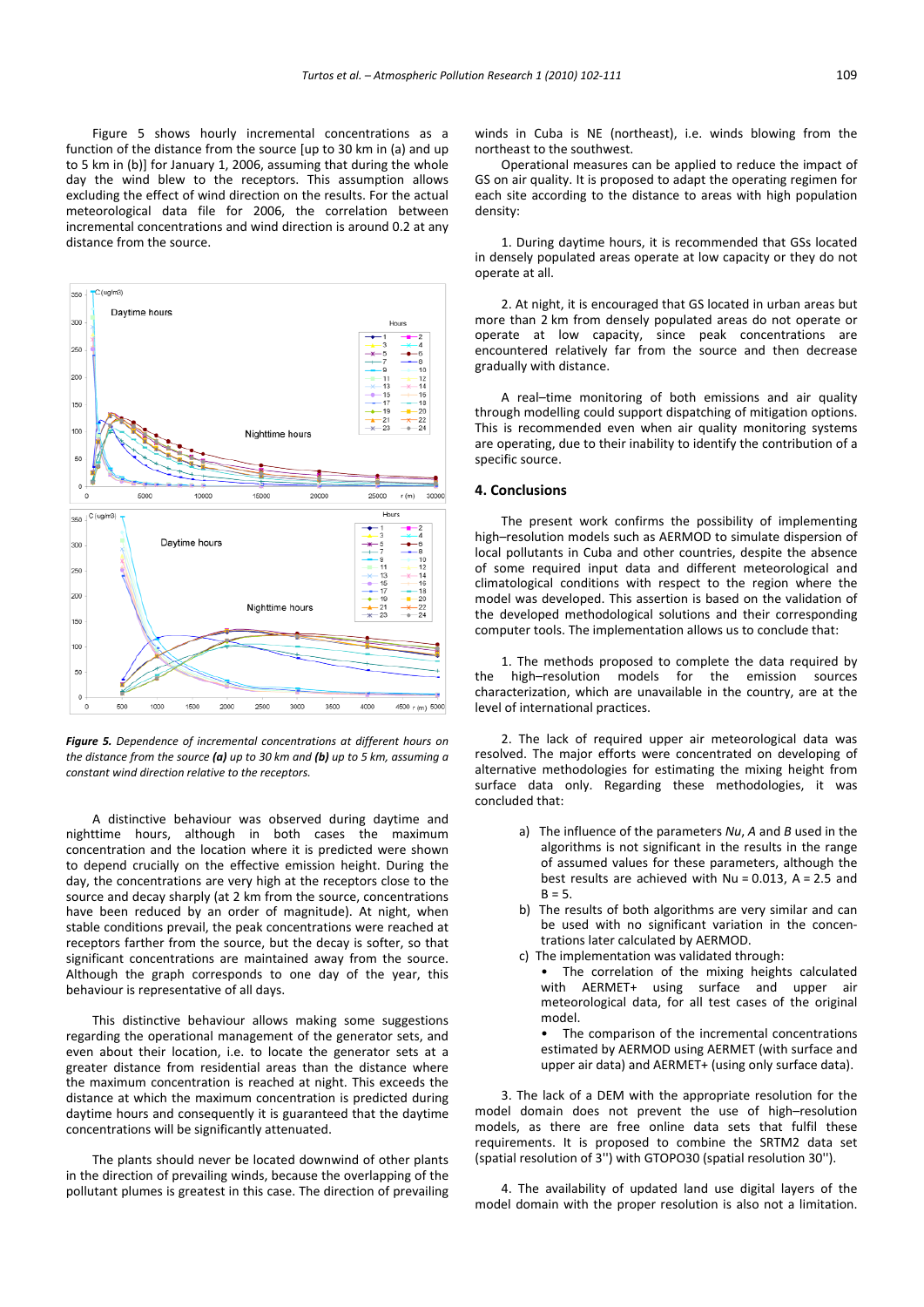The "North America land cover database" in Lambert Azimuthal projection of equal areas can be used. It is proposed to replace AERSURFACE by the combined use of GIS and a land use layer of the model domain processed with the application *LandUse.xls*, developed specifically for this purpose.

5. A comparison of AERMOD results using the proposed methodology with values measured at two continuous monitoring stations, although primarily qualitative because statistical techniques were not used, showed good agreement and it was presented as an indirect validation of the methodology, reinforcing the need to introduce high–resolution modelling.

This validation allows us to propose the inclusion of AERMOD in the national modelling framework at the local scale, despite its relative complexity in data and large computation time when multiple sources and receptors are modelled.

This proposal is the base for solving the problem of insufficient capacity of modelling tools in the country for assessing and monitoring local air pollution. Such models are an indispensable complement to measurements in any context, but most importantly in Cuba and other developing countries, due to lack of resources for installation of an adequate air quality monitoring network.

#### **Acknowledgements**

Thanks to Fernando Cuevas. He encouraged us to initiate the work related to the AERMOD implementation in the framework of the Collaboration Agreement between the Mexican Environment and Natural Resources Secretariat (SEMARNAT from its acronym in Spanish) and the Economic Commission for Latin America and the Caribbean (ECLAC) (CEPAL/SEMARNAT, 2007). He also encouraged us to pursue many other scientific and technical challenges.

The critical comments of two anonymous referees and the writing improvements of Megan Marie Bela, on earlier versions of this paper are gratefully acknowledged.

#### **Supporting Material Available**

The MSExcel application (*LandUse.xls)* that was used to calculate a weighted average of the Albedo and Bowen ratio at midday and an arithmetic average for the surface roughness length as inputs to AERMET. This information is available free of charge via the Internet at http://www.atmospolres.com.

#### **References**

- Batchvarova, E., Gryning, S.E., 1991. Applied model for the growth of the daytime mixed layer. *Boundary Layer Meteorology* 56, 261‐274.
- Boerboom, A.J.H., Kleyn, G., 1969. Diffusion coefficients of noble gases in water. *Journal of Chemical Physics* 50, 1086‐1088.
- Cambridge Environmental Research Consultants (CERC), 2001. ADMS 3.1 Users Guide.
- CEPAL/SEMARNAT, 2007. Assessment of environmental externalities from energy sector in critical areas of Tula and Salamanca. LC/MEX/L.788/Rev.1. www.cepal.cl/mexico/publicaciones/xml/7 /33647/L788\_Rev\_1\_\_vf.pdf
- Currie, B.A., Bass, B., 2005. Estimates of air pollution mitigation with green plants and green roofs using the UFORE model. Conference in  $6<sup>th</sup>$ biennial of Canadian Society for Ecological Economics, CANSEE, 27‐29, October, Toronto.
- Dortch, M., Zakikhani, M., Furey, J., Meyer, R., Fant, S., Gerald, J., Qasim, M., Fredrickson, H., Honea, P., Bausum, H., Walker, K., Johnson, M. 2005. Data Gap Analysis and Database Expansion of Parameters for Munitions Constituents. ERDC/EL TR‐05‐16, US Army Corps of Engineers, Engineer Research Development Centre, Washington.
- Driedonks, A.G.M., 1982. Sensitivity analysis of the equations for a convective mixed layer. *Boundary Layer Meteorology* 22, 475‐480.
- EPA, 2008. AERSURFACE User's Guide. EPA‐454/B‐08‐001.
- EPA, 2007. AERMET Test Cases, aermet\_testcase.zip available in http://www.epa.gov/scram001/metobsdata\_procaccprogs.htm#aermet.
- EPA, 2005. Revision to the Guideline on Air Quality Models: Adoption of a Preferred General Purpose (Flat and Complex Terrain) Dispersion Model and Other Revisions. 40 CFR Part 51, [AH–FRL–7990–9] RIN 2060–AK60, Federal Register/Vol. 70, No. 216 / Rules and Regulations.
- EPA, 2004a. User's Guide for the AMS/EPA Regulatory Model AERMOD. EPA‐454/B‐03‐001.
- EPA, 2004b. User's Guide for the AERMOD Meteorological Pre‐processor AERMET. EPA‐454/B‐03‐002.
- EPA, 2004c. User's Guide for the AERMOD Terrain Pre‐processor AERMAP. EPA‐454/B‐03‐003.
- EPA, 2004d. User's Guide to the Building Profile Input Program. EPA‐454/R‐ 93‐038, Revised April 21, 2004.
- EPA, 2004e. ADDENDUM to User's guide for the AMS/EPA regulatory model – AERMOD EPA‐454/B‐03‐001.
- EPA, 2004f. AERMOD Deposition Algorithms Science Document (Revised Draft). http://www.epa.gov/scram001/7thconf/aermod/aer\_scid.pdf.
- EPA, 1998. Compilation of Air Pollutant Emission Factors, AP‐42, Fifth Edition, Volume I: Stationary Point and Area Sources. http://www.epa.gov/ttn/chief/ap42/ch01.
- Farr, T.G., Rosen, P.A., Caro, E., Crippen, R., Duren, R., Hensley, S., Kobrick, M., Paller, M., Rodriguez, E., Roth, L., Seal, D., Shaffer, S., Shimada, J., Umland, J., Werner, M., Oskin, M., Burbank, D., Alsdorf, D.E., 2007. The Shuttle Radar Topography Mission. *Reviews of Geophysics*, 45, Article Number RG2004. (Available at: http://www2.jpl.nasa.gov /srtm/SRTM\_ paper.pdf)
- GasSim 2, 2005. User Manual. UK Environment Agency. http://www. gassim.co.uk/graphics/Documents/gassim%202%20manual.pdf
- Gill, A.E., 1982. Atmosphere‐Ocean Dynamics, Academic Press.
- GTOPO30, 1996. Global 30 Arc‐Second Elevation Data Set. U.S. Geological Survey Centre for Earth Resources Observation and Science (EROS). http://www.webgis.com/terr\_world.html, http://eros.usgs.gov/#/ Find\_Data/Products\_and\_Data\_Available/GTOPO30
- Himmelblau, D.M., 1964. Diffusion of dissolved gases in liquids. *Chemical Reviews* 64, 527‐550.
- Kumar, A., Dixit, S., Varadarajan, C., Vijayan, A., Masuraha, A., 2006. Evaluation of the AERMOD dispersion model as a function of atmospheric stability for an urban area. *Environmental Progress* 25, 141‐151.
- PSU/NCAR, 2005. Tutorial Class Notes and User's Guide: MM5 Modelling System Version 3. Mesoscale and Microscale Meteorology Division; National Centre for Atmospheric Research.
- PSU/NCAR, 2010. ARW Version 3 Modelling system user's guide. Mesoscale and Microscale Meteorology Division; National Centre for Atmospheric Research.
- Rodriguez, E., Morris, C.S., Belz, J.E., Chapin, E.C., Martin, J.M., Daffer, W., Hensley, S., 2005. An assessment of the SRTM topographic products. Technical Report JPL D‐31639, Jet Propulsion Laboratory, Pasadena, California, 143 pp. http://www2.jpl.nasa.gov/srtm /srtmBibliography.html, link to SRTM\_D31639.pdf
- Sander, R., 1999. Compilation of Henry's law constants for inorganic and organic species of potential importance in environmental chemistry. Air Chemistry Department, Max‐Planck Institute of Chemistry, http//www.mpch‐mainz.mpg.de/sander/res/henry.html.
- Scire, J.S., Strimaitis, D.G., Yamartino, R.J., 2000. *User's Guide for the CALPUFF Dispersion Model (Version 5.0)*. Earth Tech, Inc., Concord, MA.
- Seibert, P., Beyrich, F., Gryning, S.E., Joffre, S., Rasmussen, A., Tercier, P., 2000. Review and intercomparison of operational methods for the determination of the mixing height. *Atmospheric Environment* 34, 1001‐1027.